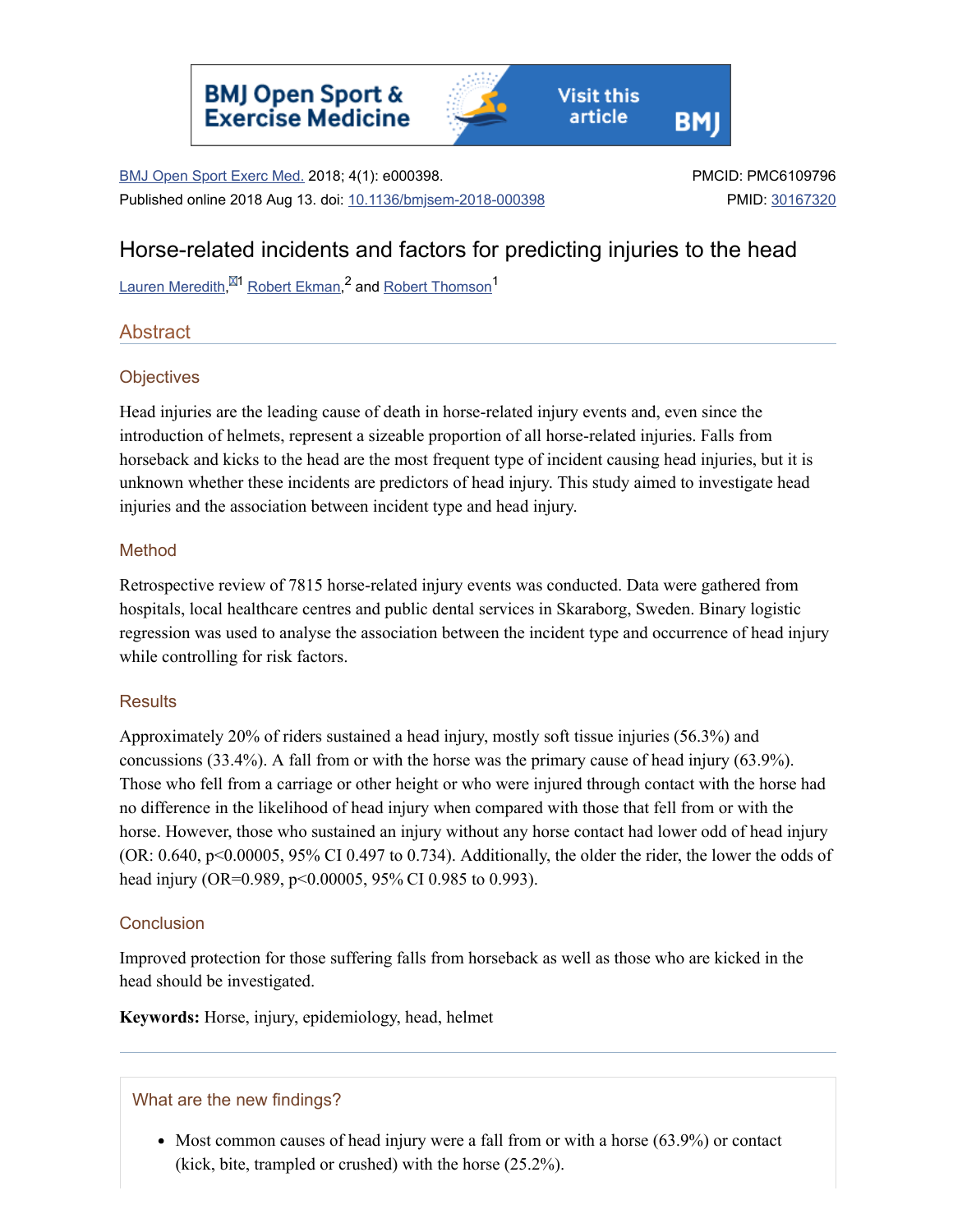- There was no significant difference in the likelihood of head injury between those who fell from horseback and those who were contacted by the horse.
- Age was significantly associated with head injury, with older riders more likely to suffer a head injury.

#### Potential impact on clinical practice?

- The results indicate that head protection should be provided for unmounted riders and for protectionagainst concussion.
- Head injury prevention efforts should be targeted towards younger riders.

# **Introduction**

Horse riding injury events have been found to affect approximately 35.7 persons per 100 000 population every year in the USA, typically involving females between the ages of [1](#page-10-0)0–14 years.  $\frac{1}{2}$  Head injuries have been found to be one of the most frequently occurring injuries and is the leading cause of death in horse-related injury events.  $\frac{2-4}{ }$  Since the introduction of helmets, the frequency of head injuries reduced,  $5/6$  $5/6$  yet despite helmet usage, the overall number of riders sustaining head injuries is still high. $<sup>7</sup>$  $<sup>7</sup>$  $<sup>7</sup>$ </sup>

There is overwhelming evidence to suggest that horse-related injuries are largely the result of by falls from horseback, which reportedly represent between  $42.7\%$ <sup>[8](#page-11-1)</sup> and  $82\%$ <sup>[9](#page-11-2)</sup> of the total number of people injured due to horse-related injury events. Falls from horseback have also been reported to most frequently involve the head<sup>[1](#page-10-0)</sup> and to be the incident type mostly responsible for maxillofacial injuries.  $\frac{10}{10}$  $\frac{10}{10}$  $\frac{10}{10}$ Furthermore, falls have also been associated with intracranial haemorrhage. $\frac{11}{1}$  $\frac{11}{1}$  $\frac{11}{1}$ 

Unmounted injury events have also been found to frequently involve the head.<sup>[12](#page-11-5)</sup> Some common incident types observed in unmounted injury events have been kicks, being crushed, trampled or trodden on or being bitten.<sup>513[14](#page-10-2)</sup> Body regions seen to be commonly injured due to horse kicks to an unmounted rider include facial injuries and head trauma as well as cause significant chest and abdominal injuries.  $\frac{11\ 15\ 16}{12}$  $\frac{11\ 15\ 16}{12}$  $\frac{11\ 15\ 16}{12}$  Eckert *et al*  $\frac{17}{2}$  $\frac{17}{2}$  $\frac{17}{2}$  reported a high number of hoof kick injuries to the head during horse care and suggested this may partially be linked to a lack of use of helmets in unmounted equestrians.

In order to design and improve protective devices for horse riders, it is essential to understand under which circumstances these injuries are occurring. This study aimed to investigate how incident type is associated with head injury while controlling for known risk factors such as age and gender.

### Method

This investigation used data from an ongoing registration called the Injury Database (IDB Sweden).  $\frac{18}{3}$  $\frac{18}{3}$  $\frac{18}{3}$ The local database, IDB Skaraborg used in this study, contains information from both inpatient and outpatient visits to hospitals, local healthcare centres and public dental services within the Skaraborg district in the south-west of Sweden (population about 255 000). Participating medical facilities included emergency departments at all hospitals within the Skaraborg district (2001–2016), emergency departments at healthcare centres in the study district (2001–2011) as well as all local healthcare centres (2001–2008, 2011) and public dental services (2001–2008, 2011) in the district. Data loss was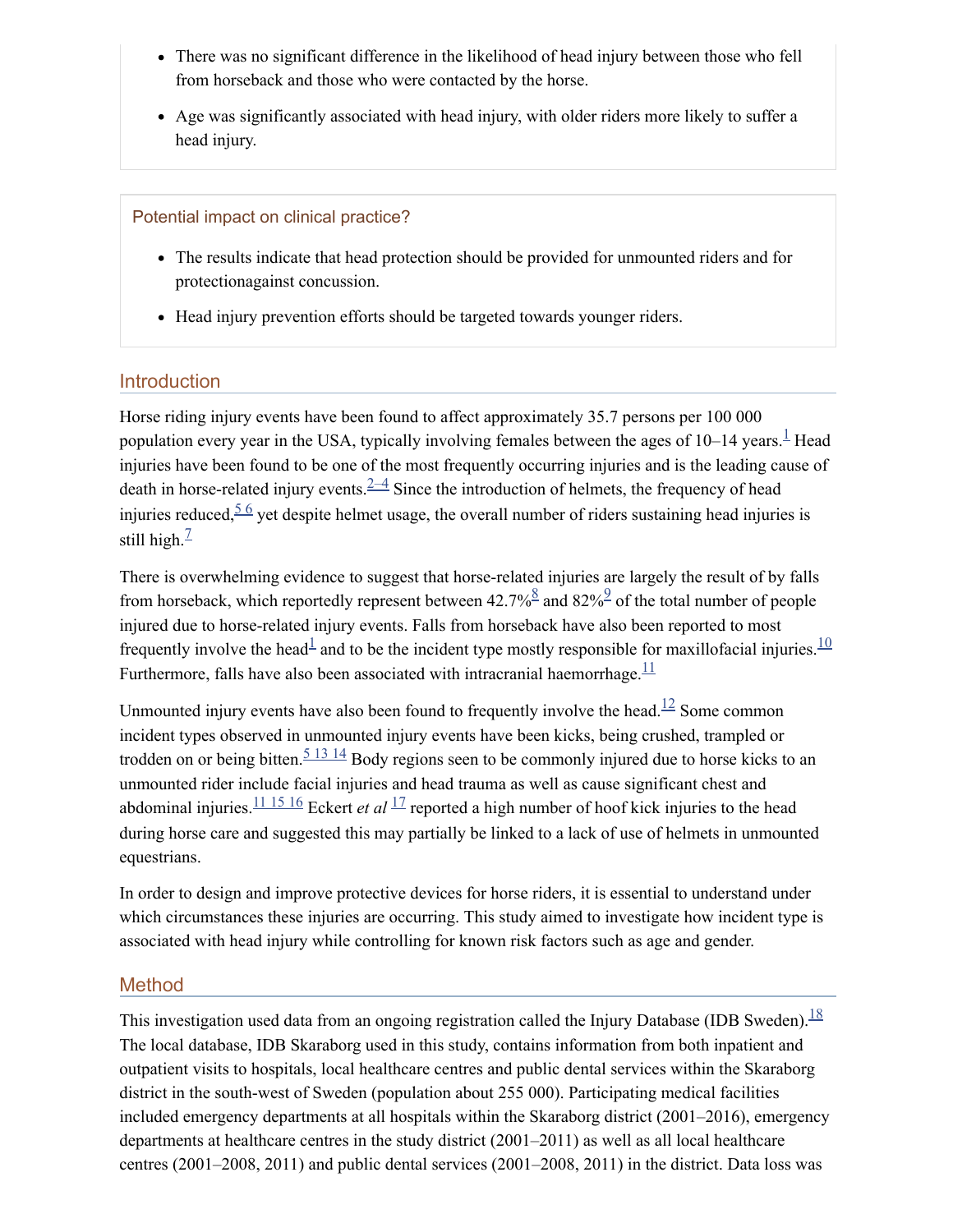internally documented to be an estimated 10%. Cases involving horse-related injury events between January 2001 and December 2016 were extracted from IDB Skaraborg and retrospectively reviewed (n=7815). A horse-related injury was defined as an injury that occurred as a direct result of participating in any activity involving either horseback riding, horse care and maintenance, horse transportation or maintenance of the horse's environment such as building a paddock or cleaning a stall. Cases were excluded where the patient had suffered a bite from another animal such as an insect or dog bite while riding a horse or being in paddock and the only injury suffered was the animal bite. Additionally, transport-related injury events were excluded where the patient was in a vehicle that hit a car with a horse trailer.

#### Analysis

Variables were initially investigated using descriptive statistics. Variables investigated included injury event details (date, time, place), rider demographics (age, gender) and injury details (type and location). Information on the use of protective clothing was obtained in the IDB questionnaire, with patients providing a free-text response regarding whether they considered themselves to be wearing any sort of protective clothing and were also encouraged provide more detail on the type of protection. This included helmets, vests, gloves and any protective footwear. This response was then coded by use of any protective clothing (yes/no) (including helmet use) and a second variable specifically for the use of helmet (yes/no). No information was provided in 9% of the cases. The primary incident type was categorised as either a fall from or with the horse, fall from carriage or other height, other injury due to contact with horse (including kick, bite, trampled or trodden on, crushed by horse against a wall or the ground and pushed by or headbutted by horse) and other injury without contact with the horse (trip/slip, road transport injury event, crush/cut or impact with sharp or blunt object, pulled by the horse while holding lead or reins, electric shock, foreign object in eye, general sprain). Injury events with multiple incident types were also noted. For riders who suffered a concussion following a fall from horseback, the type of ground surface they contacted was also investigated. The type of ground surface was categorised into: hard floor surface, including asphalt, concrete or other processed surface; grass or dirt surface; indoor riding arena floor surfacing or other/unknown.

To explore the effect of incident type on head injury, incident type, as well as any variables that were found to be significant during univariate regression exploration, was entered in to a multivariate binary logistic regression. Whether an injury event involved multiple incident types (yes/no) was also included even when not independently significantly associated with head injury, due to previously found association with severity of injury.<sup>[19](#page-11-8)</sup> The ground surface type was not included in the logistic regression model as it was only applicable to those injury events where the rider fell from horseback and suffered a concussion due to impact with the ground. Analysis was conducted using IBM SPSS Statistics 24.

#### **Results**

During the 16-year period, there were 7815 visits to one of the participating medical facilities due to an injury from a horse-related incident. Most (68.8%) visited the emergency department in hospital, 30% went to local healthcare centres and 0.8% visited a dentist; however, data were not collected from local healthcare centres and public dental services throughout the entire study period. The majority (51.5%) of the injury events occurred in an open field or forest area; however, injury events also frequently took place in riding schools and other dedicated sporting facilities (37.7%). Injuries occurred more frequently in the summer months, with only 18.7% of injury events occurring in winter. The largest proportion of injury events occurred between 16 and19 (38.8%).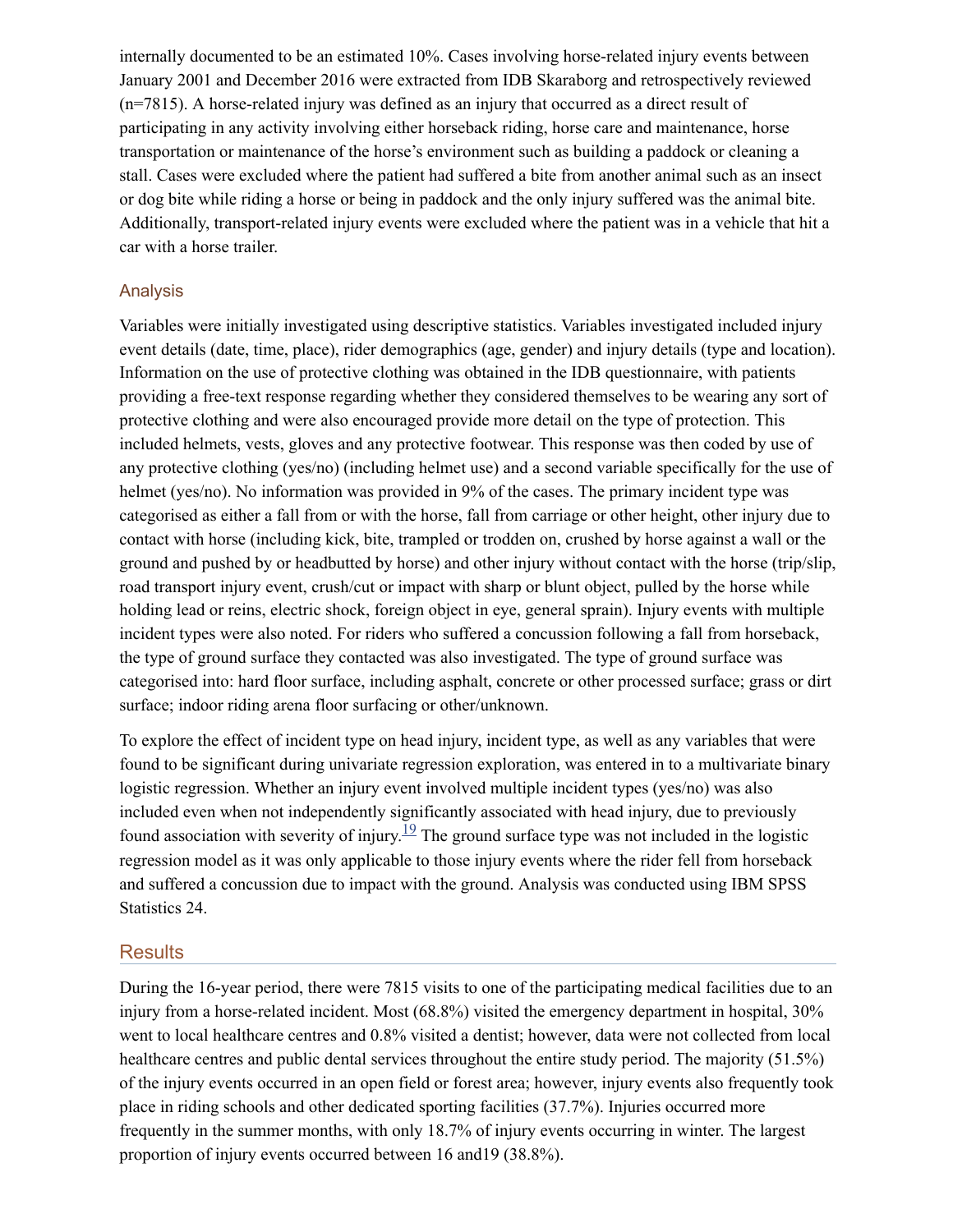Females represented 88% of the total sample. A higher proportion of males were riding in an open field or forest when injured, while females were almost equally represented in injury events in both open fields and forests as in riding schools or other dedicated sporting facilities ([figure](https://www.ncbi.nlm.nih.gov/pmc/articles/PMC6109796/figure/F1/) 1).



The median age was 22 years (range 0–84 years). A larger number of those under the age of 20 were injured while riding in riding school or other sporting facility, while those over 20 were more commonly injured in an open field or forest ([figure](https://www.ncbi.nlm.nih.gov/pmc/articles/PMC6109796/figure/F2/) 2).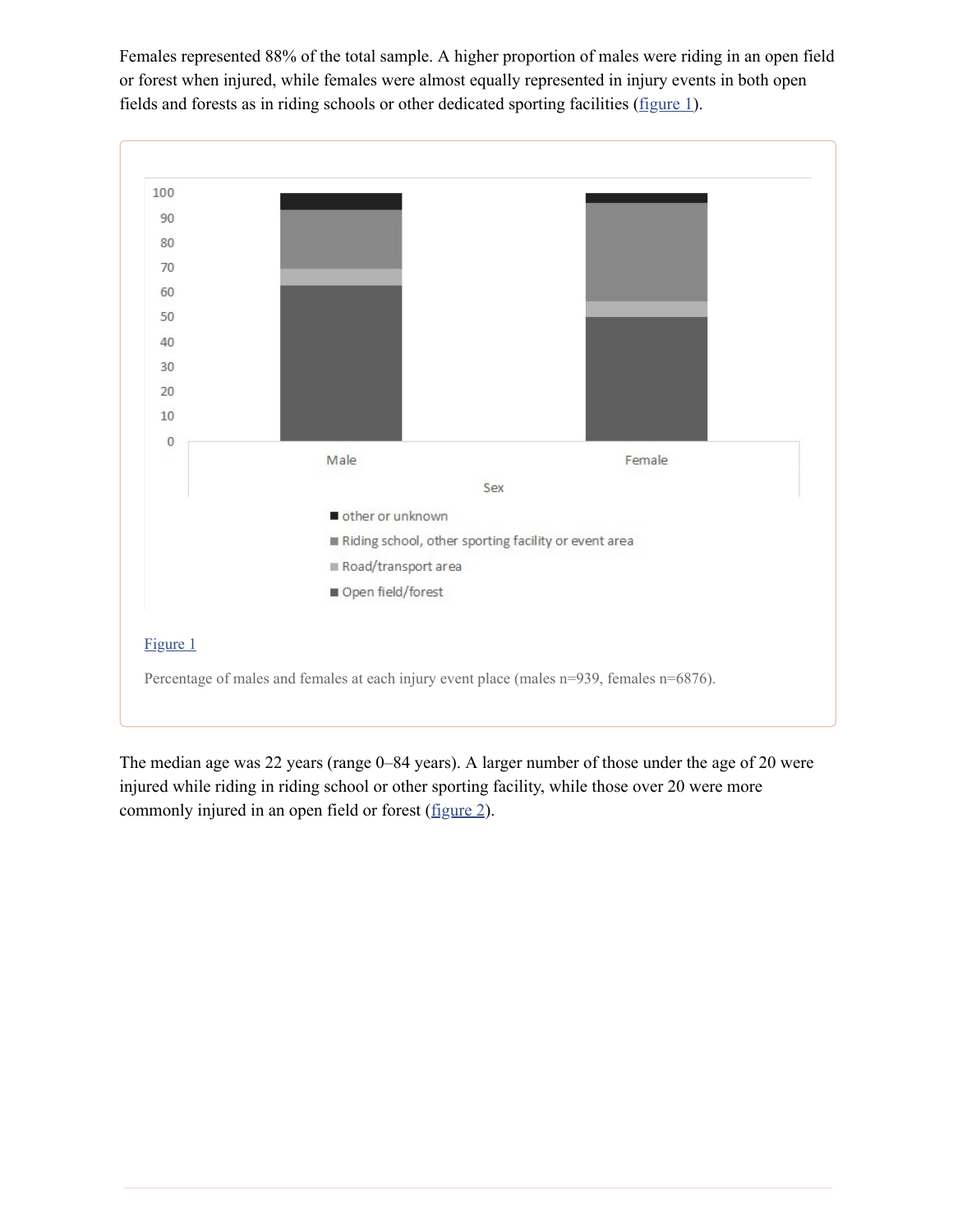

A higher percentage of riders were using protective clothing in a riding school or other sporting facility (81.8%) and on a road or other transport area (75.7%) than those who were riding in an open field of forest area (53.8%). Helmet use was reported most frequently while riding on a road or transport area  $(76.2%)$  or at a riding school  $(67.8%)$  ([table](https://www.ncbi.nlm.nih.gov/pmc/articles/PMC6109796/table/T1/) 1).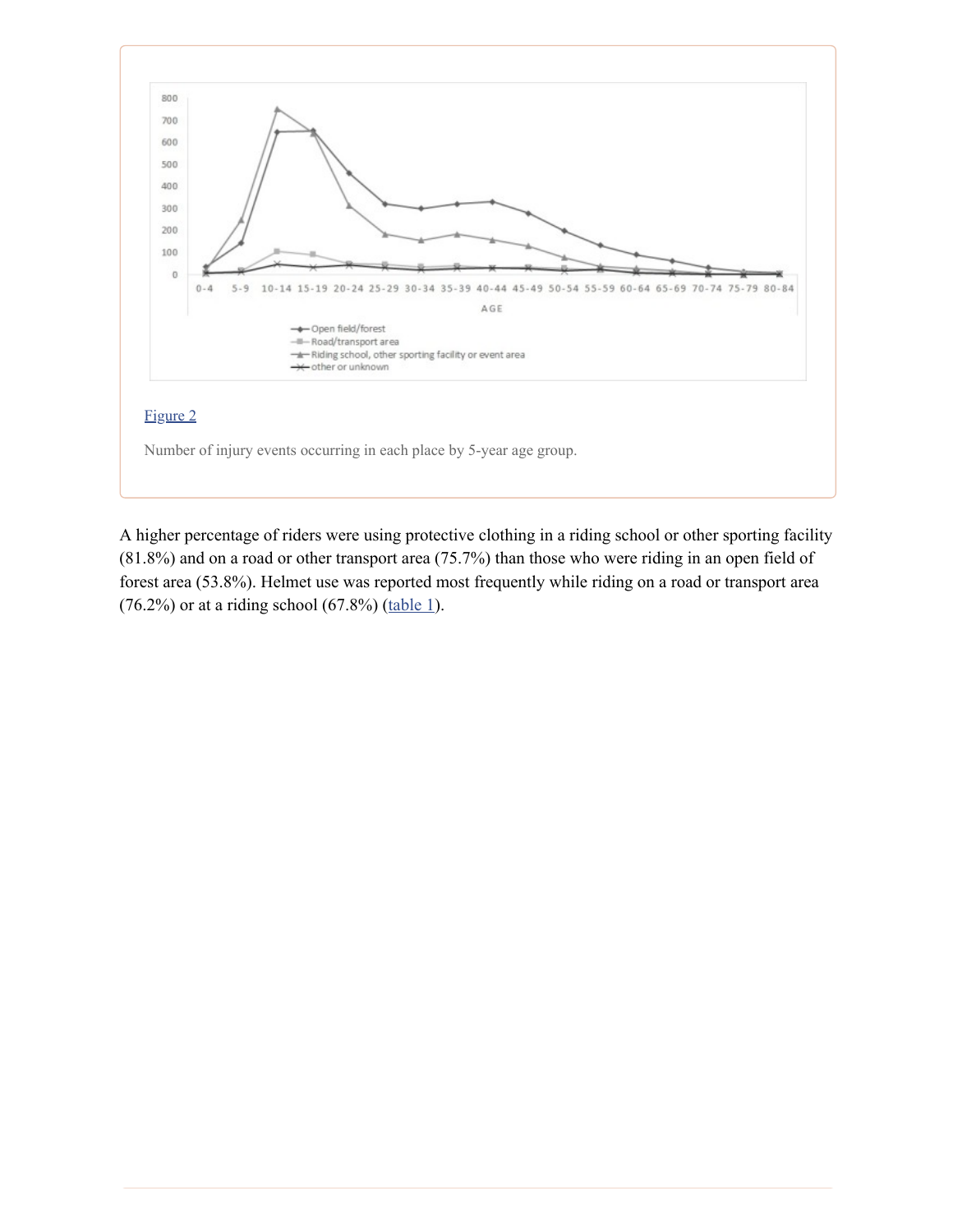#### Table 1

Proportion of riders using protective clothing by place of riding

|                      | Place $n$ (%)                               |                                 |            |         |
|----------------------|---------------------------------------------|---------------------------------|------------|---------|
| Open field or forest | Riding school or other sporting<br>facility | Road or other transport<br>area | Other      |         |
| Any protective       |                                             |                                 |            |         |
| clothing             |                                             |                                 |            |         |
| No                   | 1471 (36.6)                                 | 374 (12.7)                      | 87(16.9)   | 118     |
|                      |                                             |                                 |            | (35.5)  |
| Yes                  | 2163 (53.8)                                 | 2411 (81.8)                     | 390 (75.7) | 102     |
|                      |                                             |                                 |            | (30.7)  |
| Unknown              | 387 (9.6)                                   | 162(5.5)                        | 38(7.4)    | 112     |
|                      |                                             |                                 |            | (33.7)  |
| Total                | 4021                                        | 2947                            | 515        | 332     |
| Helmet               |                                             |                                 |            |         |
| No                   | 1680 (41.8)                                 | 108(21)                         | 465 (15.8) | 139     |
|                      |                                             |                                 |            | (41.9)  |
| Yes                  | 1872 (46.6)                                 | 349 (67.8)                      | 2247       | 73 (22) |
|                      |                                             |                                 | (76.2)     |         |
| Unknown              | 469 (11.7)                                  | 58 (11.3)                       | 235(8)     | 120     |
|                      |                                             |                                 |            | (36.1)  |
| Total                | 4021                                        | 515                             | 2947       | 332     |

Of the 7815 patients involved in this investigation, the highest proportion of riders suffered an injury to the upper extremity (33%) and 19.2% sustained a head injury. Of the 19.2% of riders who suffered a head injury (n=1502), there were 1680 head injuries among them. These head injuries consisted of soft tissue injuries (56.3%), concussion (33.4%), fractures or dislocation (7.9%), sprain or tear to the muscle or tendon in the jaw  $(0.1\%)$  and other  $(2.1\%)$ . The anatomical locations of the head most frequently involved in head injuries were the brain (34.1%) and the skull (30%), followed by the lips and mouth cavity (6.2%).

Frequently occurring incident types were falls from or with the horse (58.4%) or contact with the horse (19.8%). Falls were the most common incident type for all injured body regions ([table](https://www.ncbi.nlm.nih.gov/pmc/articles/PMC6109796/table/T2/) 2). However, a large proportion of lower extremity (37.6%) and head (25.2%) injuries also occurred due to contact with the horse, while 22.6% of upper extremity injuries occurred without direct contact with the horse. Head injuries caused by contact with the horse were most commonly due to being kicked by the horse (44%) or pushed/headbutted by the horse (39%). Concussions predominantly took place due to a fall from or with the horse (82%). Helmets were reportedly worn by 58.1% of all participants and 73.7% of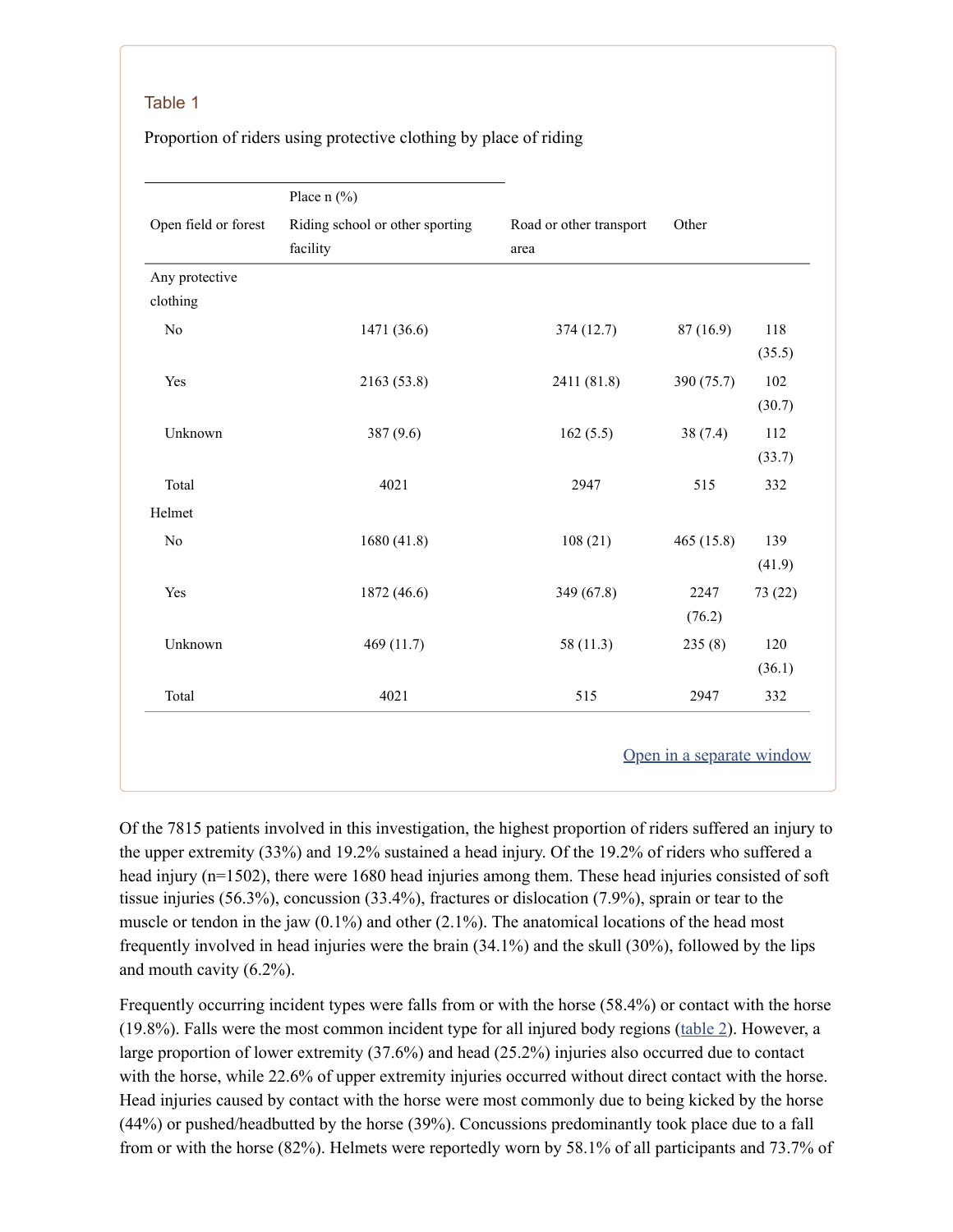those with a concussion reported they were wearing a helmet at the time of the injury event. Of those who fell from horseback, 85.6% reported they were wearing a helmet, while only 18.7% reported wearing a helmet during an incident involving other contact with the horse.

### Table 2

Number of riders who suffered an injury to the head, neck, torso, upper extremity and lower extremity by the primary incident type

| Injured region             | Primary incident type<br>$n$ (%)      |                                     |                                             |               |      |
|----------------------------|---------------------------------------|-------------------------------------|---------------------------------------------|---------------|------|
| Fall from or<br>with horse | Fall from carriage or<br>other height | Injury due to contact<br>with horse | Injury without direct<br>contact with horse | Total         |      |
| Concussion                 | 461 (82%)                             | 7(1.2)                              | 78 (13.9)                                   | 16<br>(2.8)   | 562  |
| Head                       | 959 (63.9)                            | 18(1.2)                             | 378 (25.2)                                  | 146<br>(9.7)  | 1501 |
| Neck                       | 437 (85.9)                            | 6(1.2)                              | 48 (9.4)                                    | 18<br>(3.5)   | 509  |
| <b>Torso</b>               | 1060(75.8)                            | 32(2.3)                             | 253 (18.1)                                  | 53<br>(3.8)   | 1398 |
| Upper<br>extremity         | 1657(57.9)                            | 51(1.8)                             | 505 (17.7)                                  | 648<br>(22.6) | 2861 |
| Lower<br>extremity         | 1184(49)                              | 42(1.7)                             | 909 (37.6)                                  | 283<br>(11.7) | 2418 |

In riders who suffered a fall from horseback that resulted in concussion (n=461), 33.4% contacted a hard floor surface such as asphalt, 26.5% landed on grass or dirt surface and 20.8% landed on indoor riding arena floor surfacing. Of these 461 riders, 88% reported they were wearing a helmet.

The most common activity performed at the time of the injury event was riding the horse (62.8%) followed by horse handling (28.5%). Injuries to all body regions most frequently occurred while riding a horse. However, head injuries (23.6%) and upper extremity injuries (29.2%) also occurred during horse handling activities [\(table](https://www.ncbi.nlm.nih.gov/pmc/articles/PMC6109796/table/T3/) 3).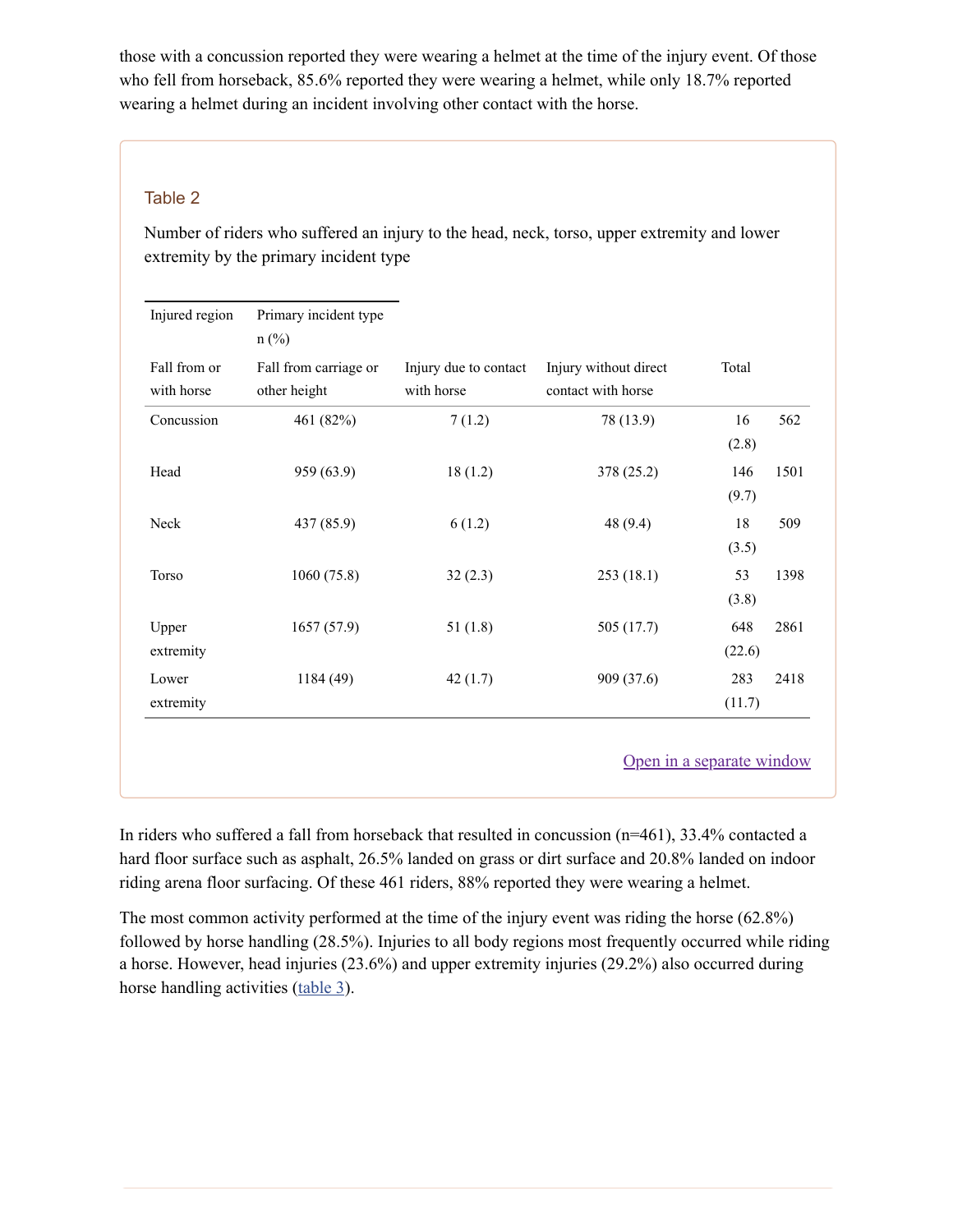#### Table 3

Number of riders who suffered an injury to the head, neck, torso, upper extremity and lower extremity by the activity at the time of the injury event

| Riding    | Horse handling | Maintenance | Carriage or other | Mounting or |              |
|-----------|----------------|-------------|-------------------|-------------|--------------|
| horse     |                | and care    | transport vehicle | dismounting |              |
| Head      | 1024(68.3)     | 354 (23.6)  | 99 (6.6)          | 22(1.5)     | $\mathbf{1}$ |
|           |                |             |                   |             | (0.1)        |
| Neck      | 451 (88.6)     | 40(7.9)     | 7(1.4)            | 10(2)       | $\mathbf{1}$ |
|           |                |             |                   |             | (0.2)        |
| Torso     | 1078(77.1)     | 262 (18.7)  | 15(1.1)           | 36(2.6)     | $\,8\,$      |
|           |                |             |                   |             | (0.6)        |
| Upper     | 1775(62)       | 838 (29.2)  | 181(6.3)          | 55(1.9)     | 16           |
| extremity |                |             |                   |             | (0.6)        |
| Lower     | 1307(54)       | 862 (35.6)  | 144(6)            | 45(1.9)     | 61           |
| extremity |                |             |                   |             | (2.5)        |

Binary logistic regression examined the association between incident type and head injury, while controlling for other risk factors in horse-related injury events ([table](https://www.ncbi.nlm.nih.gov/pmc/articles/PMC6109796/table/T4/) 4). Factors significantly associated with head injuries were age, type of incident and multiple incident types. The older the rider, the lower likelihood of suffering a head injury (OR=0.989, p<0.00005, 95% CI 0.985 to 0.993). Riders involved in only a single incident type had higher likelihood of suffering a head injury (OR=1.292, p=0.011, 95% CI 1.061 to 1.573). Last, riders whose primary incident type involved an injury without any horse contact had lower odd of head injury (OR=0.604, p<0.00005, 95% CI 0.497 to 0.734). Riders who fell from a carriage or other height and those who were injured through contact with the horse had no statistical difference in the likelihood of head injury when compared with those that fell from or with the horse.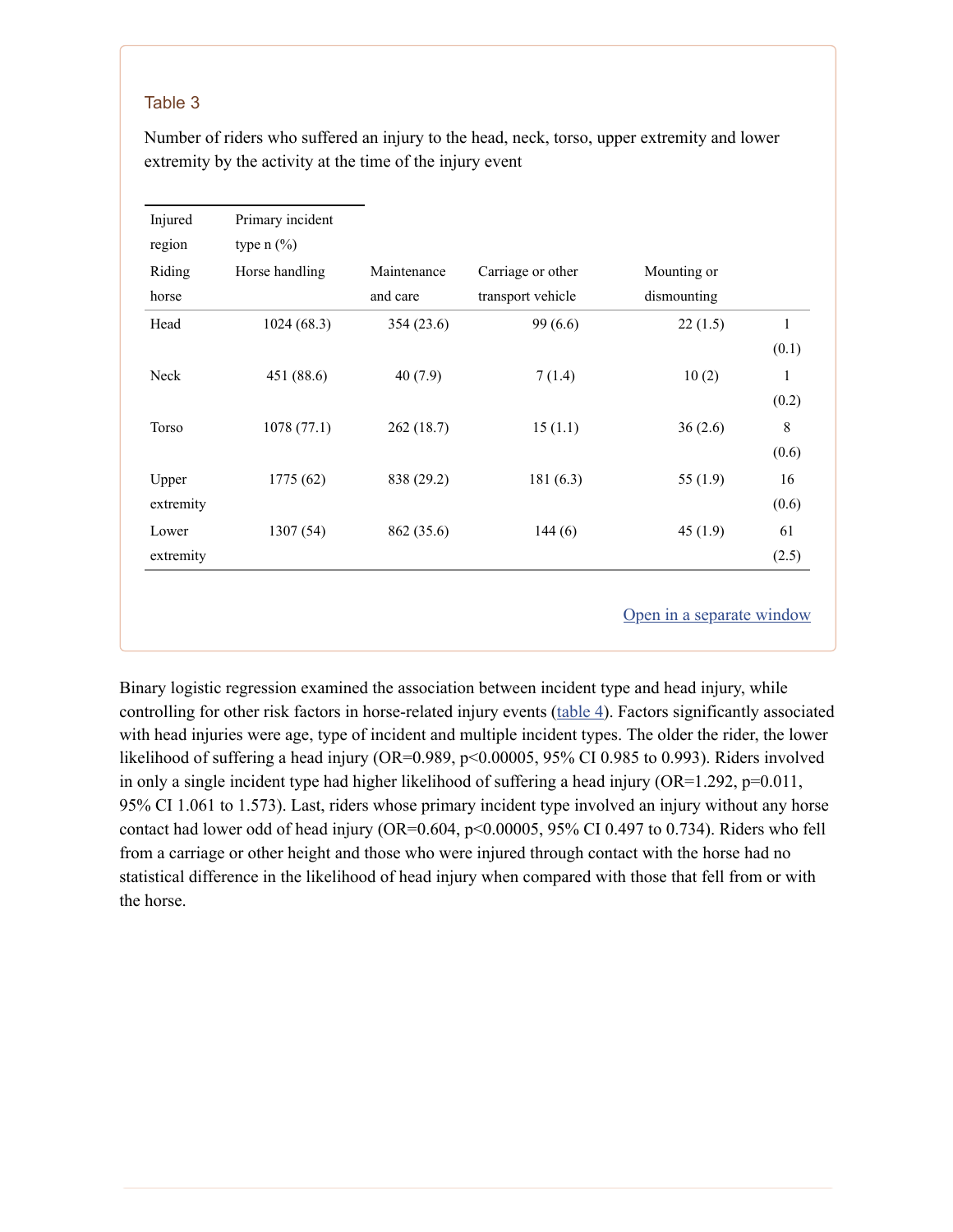#### Table 4

Predictors of head injury, results of the multiple logistic regression

| Variable                               | OR.       | P values        | 95% CI         |
|----------------------------------------|-----------|-----------------|----------------|
| Gender                                 |           |                 |                |
| Female                                 | 0.810     | 0.976           | 0.801 to 1.189 |
| Male                                   | Reference |                 |                |
| Age                                    | 0.989     | $\leq 0.00005*$ | 0.985 to 0.993 |
| Multiple incident types                |           |                 |                |
| N <sub>0</sub>                         | 1.292     | $0.011*$        | 1.061 to 1.573 |
| Yes                                    | Reference |                 |                |
| Incident type                          |           |                 |                |
| Other injury with no horse contact     | 0.604     | $\leq 0.00005*$ | 0.497 to 0.734 |
| Other injury due to contact with horse | 0.930     | 0.303           | 0.809 to 1.068 |
| Fall from carriage or other height     | 0.682     | 0.139           | 0.411 to 1.132 |
| Fall from or with horse                | Reference |                 |                |

Open in a [separate](https://www.ncbi.nlm.nih.gov/pmc/articles/PMC6109796/table/T4/?report=objectonly) window

\*P<0.05 indicating statistical significance.

[1](#page-11-6)

#### **Discussion**

A fall from or with a horse was the main cause of head injury observed in this investigation, aligning with previous reports.  $\frac{20}{10}$  $\frac{20}{10}$  $\frac{20}{10}$  Most riders in this study were riding in the open field or forest when the injury event occurred, and this was the location where riders were less likely to be using protective clothing of any sort. These were also the male riders. There was higher usage of protective clothing in the riding schools and event areas. The riders who were typically in the riding schools were younger riders. However, there was also no correlation found between place of injury event and head injury when univariate logistic regression was explored. There was also no statistical difference found between the odds of suffering a head injury when a rider fell from or with a horse and when a rider was injured either due to contact with the horse or when they fell from a carriage or other height. There was, however, a significant difference in the odds of suffering a head injury due to a fall from horseback, compared with an injury without horse contact which indicates that of the unmounted incidents, mostly those where there was contact with a horse (rather than facility maintenance incidents) was involved in head injuries.

A kick to the head is another incident type which has been observed by other researchers to frequently cause head injuries,  $\frac{20}{2}$  $\frac{20}{2}$  $\frac{20}{2}$  which was also observed in the results presented here. Ueeck *et al*  $\frac{10}{2}$  $\frac{10}{2}$  $\frac{10}{2}$  reported that maxilla-facial injuries due to a horse kick resulted in a more serious injury than those head injuries caused by other incident types (p=0.048) and accounted for 13 of the 18 fractures seen to the sample of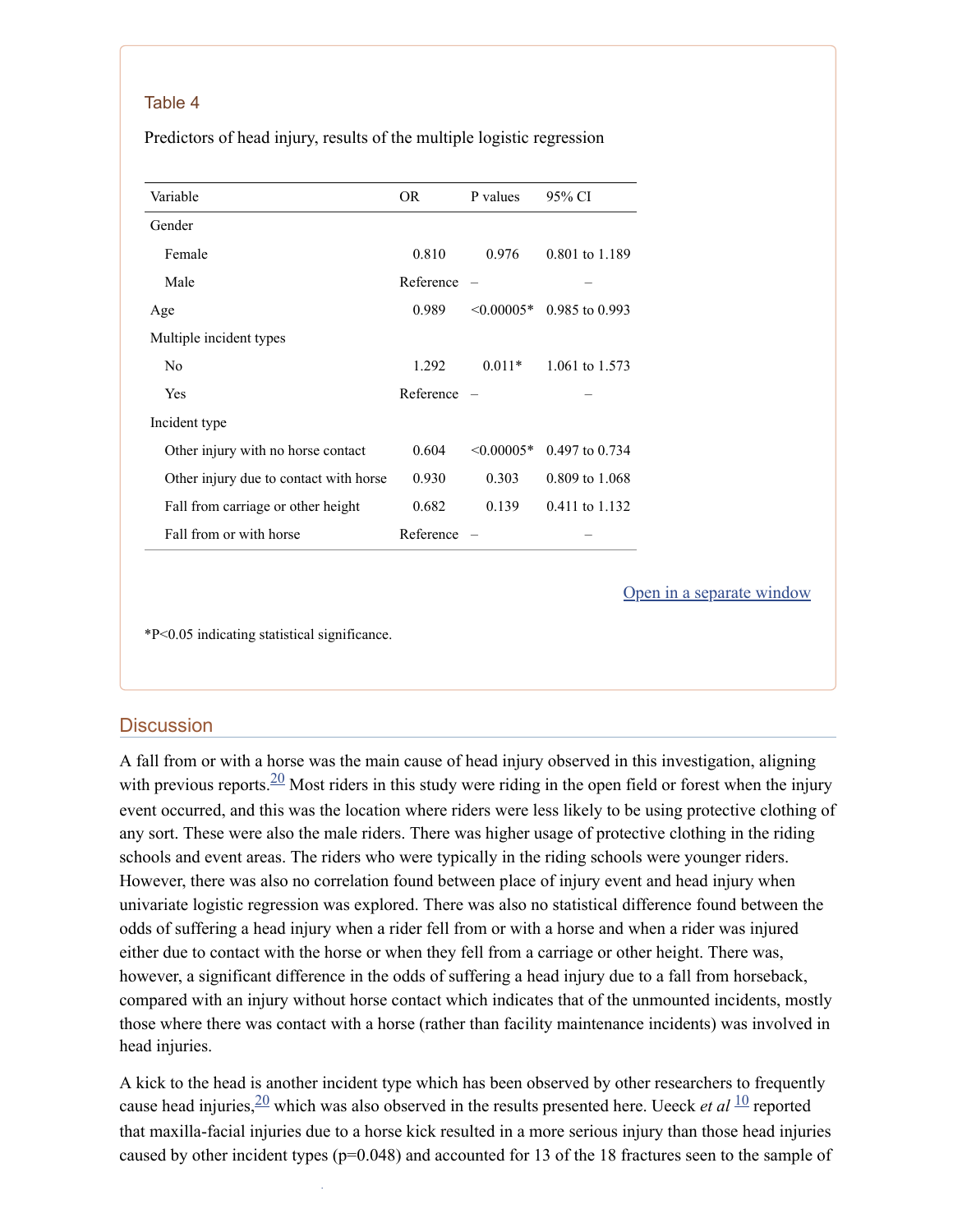injured patients. Eckert *et al*  $\frac{17}{1}$  $\frac{17}{1}$  $\frac{17}{1}$  reported that a high number of these hoof kick injuries to the face occurred during horse care activities. In fact, it has been suggested that injuries to the face occur as frequently to those who are unmounted as those who are mounted.<sup>[12](#page-11-5)</sup> This is problematic, as helmets are not typically used by unmounted equestrians, leaving riders unprotected against these injuries.

Wearing a helmet while unmounted has been suggested as a potential countermeasure to those head injuries that have been found to occur during horse-handling activities. Helmet use could potentially prevent some of these injuries, but may not be sufficient to protect those face injuries occurring due to a horse kick directly on the face. The helmet does not provide full coverage of the entire head and, furthermore, is only designed to protect against impacts. The most frequently occurring head injury in this study was found to be soft tissue injury, and as Antoun *et al*  $\frac{21}{2}$  $\frac{21}{2}$  $\frac{21}{2}$  reported, of the 49 facial injuries investigated in New Zealand, 35 were during unmounted activities, which were predominantly caused by kicks. $\frac{21}{1}$  $\frac{21}{1}$  $\frac{21}{1}$  As such, face protection for unmounted riders should be investigated and wearing a helmet while unmounted should be encouraged, with only 18.7% found to be wearing a helmet when injured due to contact with the horse.

Previous work has suggested that helmet usage has been linked to a reduction in head injuries.<sup>[5](#page-10-2)</sup> Yet, despite the reduction of head injuries seen due to helmet usage in previous studies, 19% of the patients involved in this study suffered a head injury. In our investigation, head injuries were found to be the third most frequently injured body region. Unfortunately, we were not able to investigate the severity of the head injury, as severity was not provided in the database. However, concussions accounted for approximately one-third of the total number of these head injuries, with the brain (34.1%) and the skull (30%) being the most frequently injured location of the head. This may partially be due to lack of helmet usage by all riders in this study with only 58.1% helmet usage found, especially in unmounted riders. Helmets have been investigated in Sweden in relation to bicycling and large improvements in concussion rates were found and linked to an increase in helmet use. $^{22}$  $^{22}$  $^{22}$  In the Skaraborg district, head injuries to children as a result of bicycle events were reduced by more than 90% as the result of bicycle helmet promotion and national policy changes that occurred in the latter half of this study period and the result of local collaborations based on a local safety model. $\frac{23}{12}$  $\frac{23}{12}$  $\frac{23}{12}$  The perceived barriers of helmet use by riders both mounted and unmounted should be investigated to determine how to improve usage or design of the helmet.

The high numbers of head injury observed could also be due to suboptimal design of helmets designed specifically for horse riding injury events. Of those riders who sustained a concussion due to a fall from horseback, 88% were wearing a helmet. The energy absorbing liner provided in helmets is designed and tested for hard surfaces such as roadways and not necessarily for contact with softer grass or sand surfaces. Clark *et al*  $\frac{24}{4}$  $\frac{24}{4}$  $\frac{24}{4}$  assessed damage to helmets worn by riders involved in injury events (n=20), where four helmets involved impacts to a road and 16 to turf. Two of the impacts to road and 14 of the turf impacts resulted in concussion. Overall, all helmets involved in impacts with the road suffered some sort of damage. No damage was observed in 35% of the turf cases, and five of these seven suffered a head injury. Impacts to a road were found to have significantly higher residual crush of the helmet liner compared with impact to turf. The results seemed to suggest that the helmets absorbed insufficient energy to prevent head injury in riders who impacted turf.

In our investigation, 73.7% of the riders who suffered concussion reported to be wearing helmets. Over a quarter of concussions occurred when the rider impacted soft surface such as the grass or dirt floor, indicating many of these concussions could potentially be prevented with appropriately designed helmets. Appropriate design of helmets for horse riding injuries should be further investigated.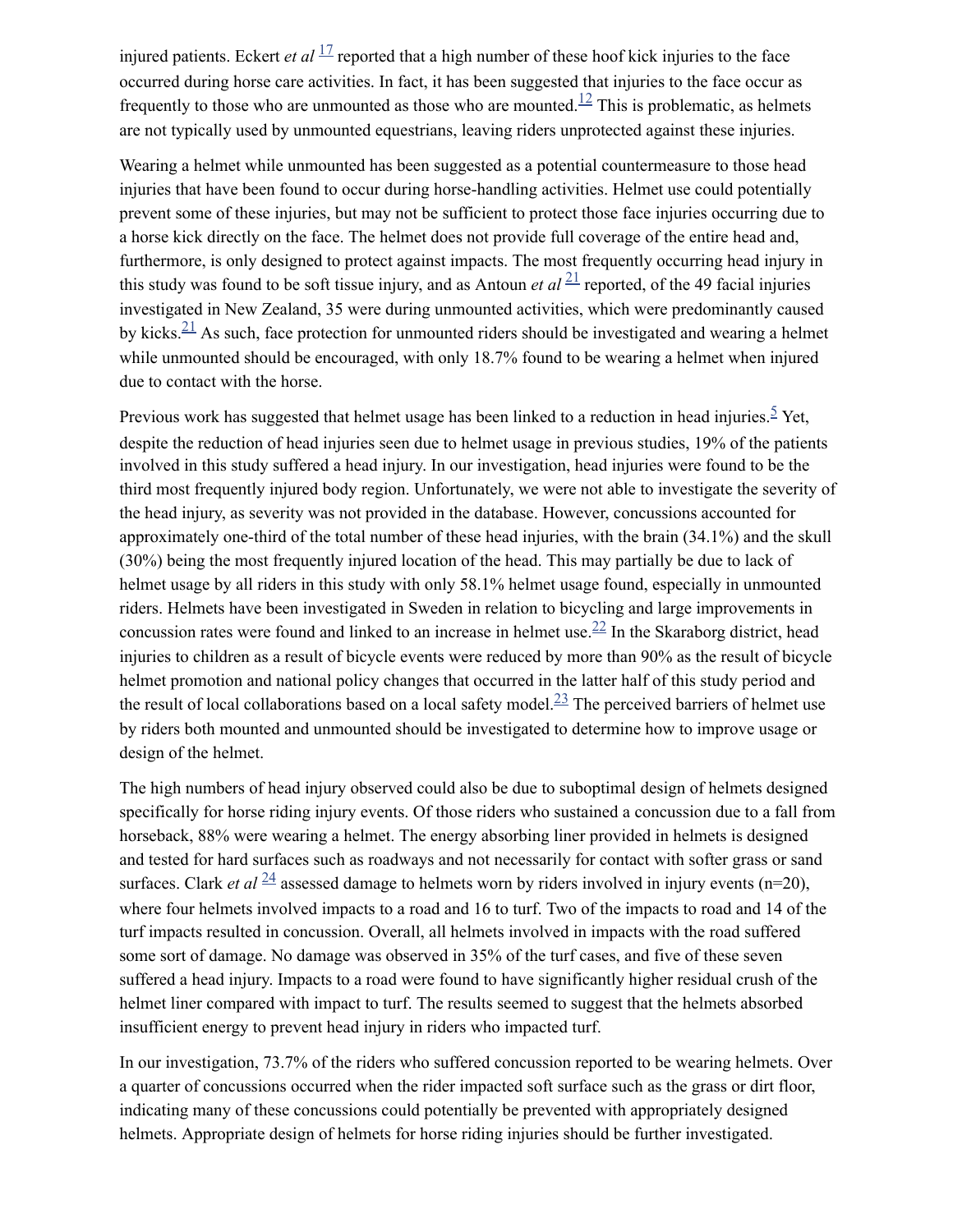# **Conclusion**

This study investigated the effect of the type of incident on the occurrence of head injuries. Head injuries were found to be associated with younger age and an injury event where only a single incident type took place. Riders injured without falling and had no contact with the horse were significantly less likely to experience a head injury than those who fell from horseback. Injuries to the head while unmounted were frequently observed. Strategies for prevention should focus on better design for helmets to prevent head injuries resulting from impact with a soft ground surface following a fall from horseback as well as providing protection from kicks to the face.

### Acknowledgments

Thanks to the injury registration unit in Skaraborg for access to Injury Database Skaraborg (IDB).

### **Footnotes**

**Contributors:** LM was responsible for conception and design of the study, conducting the analysis, interpreting of the data and writing the final report. RE was responsible for conception and design of the study, providing access to the data, interpretation of the data and critically reviewing the final report. RT was responsible for conception and design of the study, interpretation of the data and critically reviewing the final report.

**Funding:** This study was funded by Västra Götalandsregionen, Natural Resource Management and Chalmers University of Technology.

**Competing interests:** None declared.

**Patient consent:** Not required.

**Ethics approval:** Ethical approval was obtained through Regionala etikprövningsnömnden I Göteborg, with project entitled 'Kartläggning av hästrelaterade skador samt deras orsaker och strategier för prevention'.

**Provenance and peer review:** Not commissioned; externally peer reviewed.

**Data sharing statement:** Currently, no unpublished data are available for sharing. Any requests, however, can be directed to the primary author lauren.meredith@chalmers.se.

# **References**

<span id="page-10-0"></span>1. Thomas KE, Annest JL, Gilchrist J, et al. . Non-fatal horse related injuries treated in emergency departments in the United States, 2001-2003. *Br J Sports Med* 2006;40:619–26. 10.1136/bjsm.2006.025858 [PMC free [article](https://www.ncbi.nlm.nih.gov/pmc/articles/PMC2564310/)] [\[PubMed](https://www.ncbi.nlm.nih.gov/pubmed/16611723)] [\[CrossRef](https://dx.doi.org/10.1136%2Fbjsm.2006.025858)] [Google [Scholar](https://scholar.google.com/scholar_lookup?journal=Br+J+Sports+Med&title=Non-fatal+horse+related+injuries+treated+in+emergency+departments+in+the+United+States,+2001-2003&author=KE+Thomas&author=JL+Annest&author=J+Gilchrist&volume=40&publication_year=2006&pages=619-26&pmid=16611723&doi=10.1136/bjsm.2006.025858&)]

<span id="page-10-1"></span>2. Davidson SB, Blostein PA, Schrotenboer A, et al. . Ten Years of Equine-related Injuries: Severity and Implications for Emergency Physicians. *J Emerg Med* 2015;49:605–12. 10.1016/j.jemermed.2015.03.025 [[PubMed](https://www.ncbi.nlm.nih.gov/pubmed/26049279)] [[CrossRef\]](https://dx.doi.org/10.1016%2Fj.jemermed.2015.03.025) [Google [Scholar](https://scholar.google.com/scholar_lookup?journal=J+Emerg+Med&title=Ten+Years+of+Equine-related+Injuries:+Severity+and+Implications+for+Emergency+Physicians&author=SB+Davidson&author=PA+Blostein&author=A+Schrotenboer&volume=49&publication_year=2015&pages=605-12&pmid=26049279&doi=10.1016/j.jemermed.2015.03.025&)]

3. Bixby-Hammett DM. Horse-related injuries and deaths in North Carolina, 1995-1999. *N C Med J* 2006;67:161–2. [\[PubMed\]](https://www.ncbi.nlm.nih.gov/pubmed/16752724) [Google [Scholar](https://scholar.google.com/scholar_lookup?journal=N+C+Med+J&title=Horse-related+injuries+and+deaths+in+North+Carolina,+1995-1999&author=DM+Bixby-Hammett&volume=67&publication_year=2006&pages=161-2&pmid=16752724&)]

4. Buckley SM, Chalmers DJ, Langley JD. Injuries due to falls from horses. *Aust J Public Health* 1993;17:269–71. 10.1111/j.1753-6405.1993.tb00148.x [[PubMed](https://www.ncbi.nlm.nih.gov/pubmed/8286503)] [\[CrossRef\]](https://dx.doi.org/10.1111%2Fj.1753-6405.1993.tb00148.x) [Google [Scholar\]](https://scholar.google.com/scholar_lookup?journal=Aust+J+Public+Health&title=Injuries+due+to+falls+from+horses&author=SM+Buckley&author=DJ+Chalmers&author=JD+Langley&volume=17&publication_year=1993&pages=269-71&pmid=8286503&doi=10.1111/j.1753-6405.1993.tb00148.x&)

<span id="page-10-2"></span>5. Chitnavis JP, Gibbons CL, Hirigoyen M, et al. . Accidents with horses: what has changed in 20 years? *Injury* 1996;27:103–5. 10.1016/0020-1383(95)00176-X [[PubMed](https://www.ncbi.nlm.nih.gov/pubmed/8730383)] [[CrossRef\]](https://dx.doi.org/10.1016%2F0020-1383(95)00176-X) [Google [Scholar\]](https://scholar.google.com/scholar_lookup?journal=Injury&title=Accidents+with+horses:+what+has+changed+in+20+years?&author=JP+Chitnavis&author=CL+Gibbons&author=M+Hirigoyen&volume=27&publication_year=1996&pages=103-5&pmid=8730383&doi=10.1016/0020-1383(95)00176-X&)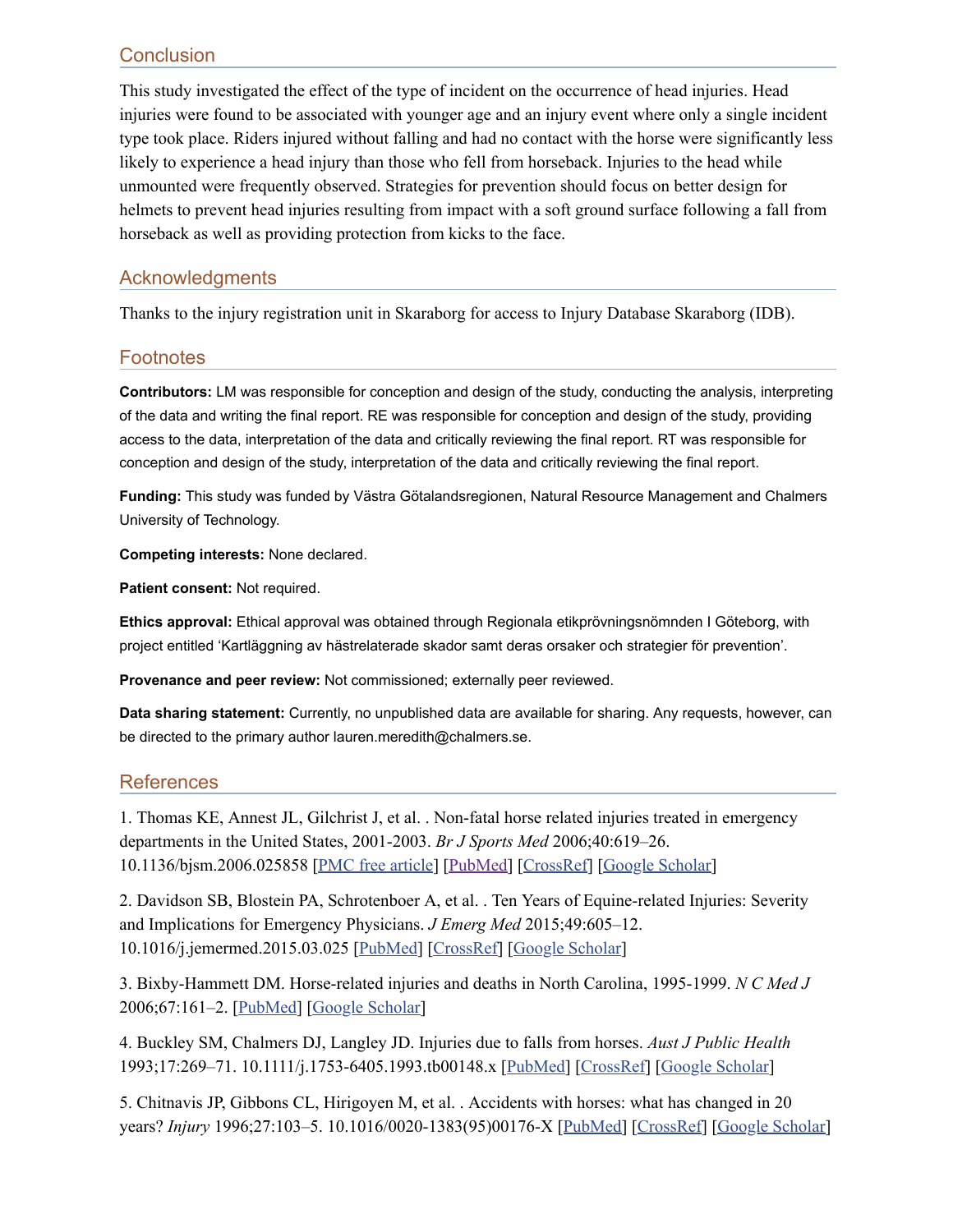6. Hasler RM, Gyssler L, Benneker L, et al. . Protective and risk factors in amateur equestrians and description of injury patterns: A retrospective data analysis and a case - control survey. *J Trauma Manag Outcomes* 2011;5:4 10.1186/1752-2897-5-4 [PMC free [article\]](https://www.ncbi.nlm.nih.gov/pmc/articles/PMC3042925/) [\[PubMed](https://www.ncbi.nlm.nih.gov/pubmed/21294862)] [\[CrossRef\]](https://dx.doi.org/10.1186%2F1752-2897-5-4) [Google [Scholar\]](https://scholar.google.com/scholar_lookup?journal=J+Trauma+Manag+Outcomes&title=Protective+and+risk+factors+in+amateur+equestrians+and+description+of+injury+patterns:+A+retrospective+data+analysis+and+a+case+-+control+survey&author=RM+Hasler&author=L+Gyssler&author=L+Benneker&volume=5&publication_year=2011&pages=4&pmid=21294862&doi=10.1186/1752-2897-5-4&)

<span id="page-11-0"></span>7. Theodore JE, Theodore SG, Stockton KA, et al. . Paediatric horse-related trauma. *J Paediatr Child Health* 2017;53:543–50. 10.1111/jpc.13471 [[PubMed\]](https://www.ncbi.nlm.nih.gov/pubmed/28268253) [\[CrossRef](https://dx.doi.org/10.1111%2Fjpc.13471)] [Google [Scholar\]](https://scholar.google.com/scholar_lookup?journal=J+Paediatr+Child+Health&title=Paediatric+horse-related+trauma&author=JE+Theodore&author=SG+Theodore&author=KA+Stockton&volume=53&publication_year=2017&pages=543-50&pmid=28268253&doi=10.1111/jpc.13471&)

<span id="page-11-1"></span>8. Majeedkutty NA, Khairulanuar NA, Prevalence KNB. Prevalence, patterns, and correlates of equestrian injuries in Malaysia: A cross-sectional study. *J Family Community Med* 2017;24:18 10.4103/2230-8229.197177 [PMC free [article](https://www.ncbi.nlm.nih.gov/pmc/articles/PMC5248429/)] [[PubMed](https://www.ncbi.nlm.nih.gov/pubmed/28163571)] [\[CrossRef](https://dx.doi.org/10.4103%2F2230-8229.197177)] [Google [Scholar\]](https://scholar.google.com/scholar_lookup?journal=J+Family+Community+Med&title=Prevalence,+patterns,+and+correlates+of+equestrian+injuries+in+Malaysia:+A+cross-sectional+study&author=NA+Majeedkutty&author=NA+Khairulanuar&author=KNB+Prevalence&volume=24&publication_year=2017&pages=18&pmid=28163571&doi=10.4103/2230-8229.197177&)

<span id="page-11-2"></span>9. Cuenca AG, Wiggins A, Chen MK, et al. . Equestrian injuries in children. *J Pediatr Surg* 2009;44:148–50. 10.1016/j.jpedsurg.2008.10.025 [\[PubMed](https://www.ncbi.nlm.nih.gov/pubmed/19159733)] [\[CrossRef\]](https://dx.doi.org/10.1016%2Fj.jpedsurg.2008.10.025) [Google [Scholar](https://scholar.google.com/scholar_lookup?journal=J+Pediatr+Surg&title=Equestrian+injuries+in+children&author=AG+Cuenca&author=A+Wiggins&author=MK+Chen&volume=44&publication_year=2009&pages=148-50&pmid=19159733&doi=10.1016/j.jpedsurg.2008.10.025&)]

<span id="page-11-3"></span>10. Ueeck BA, Dierks EJ, Homer LD, et al. . Patterns of maxillofacial injuries related to interaction with horses. *J Oral Maxillofac Surg* 2004;62:693–6. 10.1016/j.joms.2003.12.010 [\[PubMed](https://www.ncbi.nlm.nih.gov/pubmed/15170280)] [\[CrossRef\]](https://dx.doi.org/10.1016%2Fj.joms.2003.12.010) [Google [Scholar\]](https://scholar.google.com/scholar_lookup?journal=J+Oral+Maxillofac+Surg&title=Patterns+of+maxillofacial+injuries+related+to+interaction+with+horses&author=BA+Ueeck&author=EJ+Dierks&author=LD+Homer&volume=62&publication_year=2004&pages=693-6&pmid=15170280&doi=10.1016/j.joms.2003.12.010&)

<span id="page-11-4"></span>11. Weber CD, Nguyen AR, Lefering R, et al. . Blunt injuries related to equestrian sports: results from an international prospective trauma database analysis. *Int Orthop* 2017;41:2105–12. 10.1007/s00264- 017-3592-1 [[PubMed\]](https://www.ncbi.nlm.nih.gov/pubmed/28801837) [[CrossRef\]](https://dx.doi.org/10.1007%2Fs00264-017-3592-1) [Google [Scholar\]](https://scholar.google.com/scholar_lookup?journal=Int+Orthop&title=Blunt+injuries+related+to+equestrian+sports:+results+from+an+international+prospective+trauma+database+analysis&author=CD+Weber&author=AR+Nguyen&author=R+Lefering&volume=41&publication_year=2017&pages=2105-12&pmid=28801837&doi=10.1007/s00264-017-3592-1&)

<span id="page-11-5"></span>12. Carmichael SP, Davenport DL, Kearney PA, et al. . On and off the horse: mechanisms and patterns of injury in mounted and unmounted equestrians. *Injury* 2014;45:1479–83. 10.1016/j.injury.2014.03.016 [PMC free [article](https://www.ncbi.nlm.nih.gov/pmc/articles/PMC4125461/)] [\[PubMed\]](https://www.ncbi.nlm.nih.gov/pubmed/24767580) [[CrossRef\]](https://dx.doi.org/10.1016%2Fj.injury.2014.03.016) [Google [Scholar\]](https://scholar.google.com/scholar_lookup?journal=Injury&title=On+and+off+the+horse:+mechanisms+and+patterns+of+injury+in+mounted+and+unmounted+equestrians&author=SP+Carmichael&author=DL+Davenport&author=PA+Kearney&volume=45&publication_year=2014&pages=1479-83&pmid=24767580&doi=10.1016/j.injury.2014.03.016&)

13. Altgärde J, Redéen S, Hilding N, et al. . Horse-related trauma in children and adults during a two year period. *Scand J Trauma Resusc Emerg Med* 2014;22:40 10.1186/s13049-014-0040-8 [PMC free [article\]](https://www.ncbi.nlm.nih.gov/pmc/articles/PMC4347583/) [\[PubMed](https://www.ncbi.nlm.nih.gov/pubmed/25030979)] [\[CrossRef\]](https://dx.doi.org/10.1186%2Fs13049-014-0040-8) [Google [Scholar\]](https://scholar.google.com/scholar_lookup?journal=Scand+J+Trauma+Resusc+Emerg+Med&title=Horse-related+trauma+in+children+and+adults+during+a+two+year+period&author=J+Altg%C3%A4rde&author=S+Red%C3%A9en&author=N+Hilding&volume=22&publication_year=2014&pages=40&pmid=25030979&doi=10.1186/s13049-014-0040-8&)

14. Abu-Kishk I, Klin B, Gilady-Doron N, et al. . Hospitalization due to horse-related injuries: has anything changed? A 25 year survey. *Isr Med Assoc J* 2013;15:169–72. [\[PubMed](https://www.ncbi.nlm.nih.gov/pubmed/23781751)] [Google [Scholar](https://scholar.google.com/scholar_lookup?journal=Isr+Med+Assoc+J&title=Hospitalization+due+to+horse-related+injuries:+has+anything+changed?+A+25+year+survey&author=I+Abu-Kishk&author=B+Klin&author=N+Gilady-Doron&volume=15&publication_year=2013&pages=169-72&pmid=23781751&)]

15. Danielsson LG, Westlin NE. Riding accidents. *Acta Orthop Scand* 1973;44:597–603. 10.3109/17453677308989097 [\[PubMed](https://www.ncbi.nlm.nih.gov/pubmed/4770128)] [\[CrossRef\]](https://dx.doi.org/10.3109%2F17453677308989097) [Google [Scholar](https://scholar.google.com/scholar_lookup?journal=Acta+Orthop+Scand&title=Riding+accidents&author=LG+Danielsson&author=NE+Westlin&volume=44&publication_year=1973&pages=597-603&pmid=4770128&doi=10.3109/17453677308989097&)]

16. Exadaktylos AK, Eggli S, Inden P, et al. . Hoof kick injuries in unmounted equestrians. Improving accident analysis and prevention by introducing an accident and emergency based relational database. *Emerg Med J* 2002;19:573–5. 10.1136/emj.19.6.573 [PMC free [article\]](https://www.ncbi.nlm.nih.gov/pmc/articles/PMC1756322/) [\[PubMed\]](https://www.ncbi.nlm.nih.gov/pubmed/12421795) [[CrossRef](https://dx.doi.org/10.1136%2Femj.19.6.573)] [Google [Scholar\]](https://scholar.google.com/scholar_lookup?journal=Emerg+Med+J&title=Hoof+kick+injuries+in+unmounted+equestrians.+Improving+accident+analysis+and+prevention+by+introducing+an+accident+and+emergency+based+relational+database&author=AK+Exadaktylos&author=S+Eggli&author=P+Inden&volume=19&publication_year=2002&pages=573-5&pmid=12421795&doi=10.1136/emj.19.6.573&)

<span id="page-11-6"></span>17. Eckert V, Lockemann U, Püschel K, et al. . Equestrian injuries caused by horse kicks: first results of a prospective multicenter study. *Clin J Sport Med* 2011;21:353–5. 10.1097/JSM.0b013e318221840f [\[PubMed\]](https://www.ncbi.nlm.nih.gov/pubmed/21694587) [\[CrossRef](https://dx.doi.org/10.1097%2FJSM.0b013e318221840f)] [Google [Scholar\]](https://scholar.google.com/scholar_lookup?journal=Clin+J+Sport+Med&title=Equestrian+injuries+caused+by+horse+kicks:+first+results+of+a+prospective+multicenter+study&author=V+Eckert&author=U+Lockemann&author=K+P%C3%BCschel&volume=21&publication_year=2011&pages=353-5&pmid=21694587&doi=10.1097/JSM.0b013e318221840f&)

<span id="page-11-7"></span>18. The National Board of Health and Welfare. IDB Svierge [Internet]. 2018.

<span id="page-11-8"></span>19. Abu-Zidan FM, Rao S. Factors affecting the severity of horse-related injuries. *Injury* 2003;34:897– 900. 10.1016/S0020-1383(03)00054-8 [\[PubMed\]](https://www.ncbi.nlm.nih.gov/pubmed/14636730) [[CrossRef](https://dx.doi.org/10.1016%2FS0020-1383(03)00054-8)] [Google [Scholar](https://scholar.google.com/scholar_lookup?journal=Injury&title=Factors+affecting+the+severity+of+horse-related+injuries&author=FM+Abu-Zidan&author=S+Rao&volume=34&publication_year=2003&pages=897-900&pmid=14636730&doi=10.1016/S0020-1383(03)00054-8&)]

<span id="page-11-9"></span>20. Lloyd RG. Riding and other equestrian injuries: considerable severity. *Br J Sports Med* 1987;21:22–4. 10.1136/bjsm.21.1.22 [PMC free [article](https://www.ncbi.nlm.nih.gov/pmc/articles/PMC1478604/)] [[PubMed](https://www.ncbi.nlm.nih.gov/pubmed/3580722)] [[CrossRef\]](https://dx.doi.org/10.1136%2Fbjsm.21.1.22) [Google [Scholar](https://scholar.google.com/scholar_lookup?journal=Br+J+Sports+Med&title=Riding+and+other+equestrian+injuries:+considerable+severity&author=RG+Lloyd&volume=21&publication_year=1987&pages=22-4&pmid=3580722&doi=10.1136/bjsm.21.1.22&)]